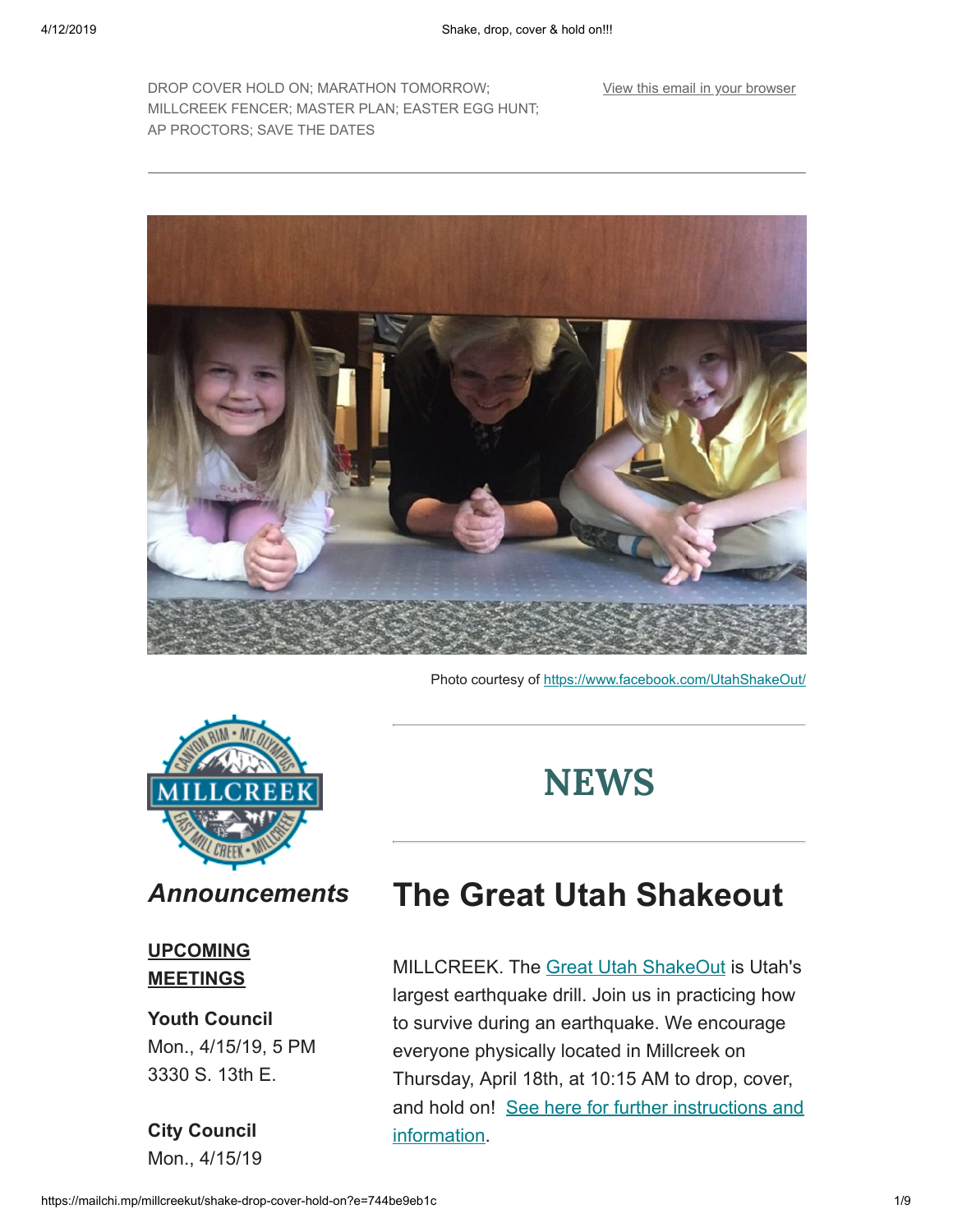Work session 5:30PM Regular session 7 PM 3330 S. 13th E. *See agenda below*

### **Planning Commission**

Weds., 4/17/19, 5 PM 3330 S. 13th E. *See agenda below*

[Click here](https://millcreek.us/calendar.aspx?view=list&year=2019&month=4&day=15&CID=14) for our Calendar of Events

### 4/12/2019 Shake, drop, cover & hold on!!!

People who use wheelchairs or walkers, or are otherwise unable to drop to the ground and get up again without assistance, can click [here](http://www.earthquakecountry.org/disability/) for a list of resources with tips how to keep safe in an earthquake.

All of us should plan for The Big One by:

- Keeping sturdy shoes by the bed
- Putting up a storage of food and water
- Keeping a flashlight and extra batteries handy
- Meeting our neighbors



TOMORROW MORNING TOMORROW MORNING TOMORROW MORNING

# **ATTENTION**

### **RESIDENTS AND BUSINESSES**

The Salt Lake City Marathon will be running its course through your neighborhood on

# SATURDAY, APRIL 13, 2019

[CLICK HERE](https://gallery.mailchimp.com/41cb21e12764b9940f492b953/images/957cf270-2c0c-4512-9945-6afcc6b1e47b.jpg) **for a map of Millcreek's affected streets and times of closing.**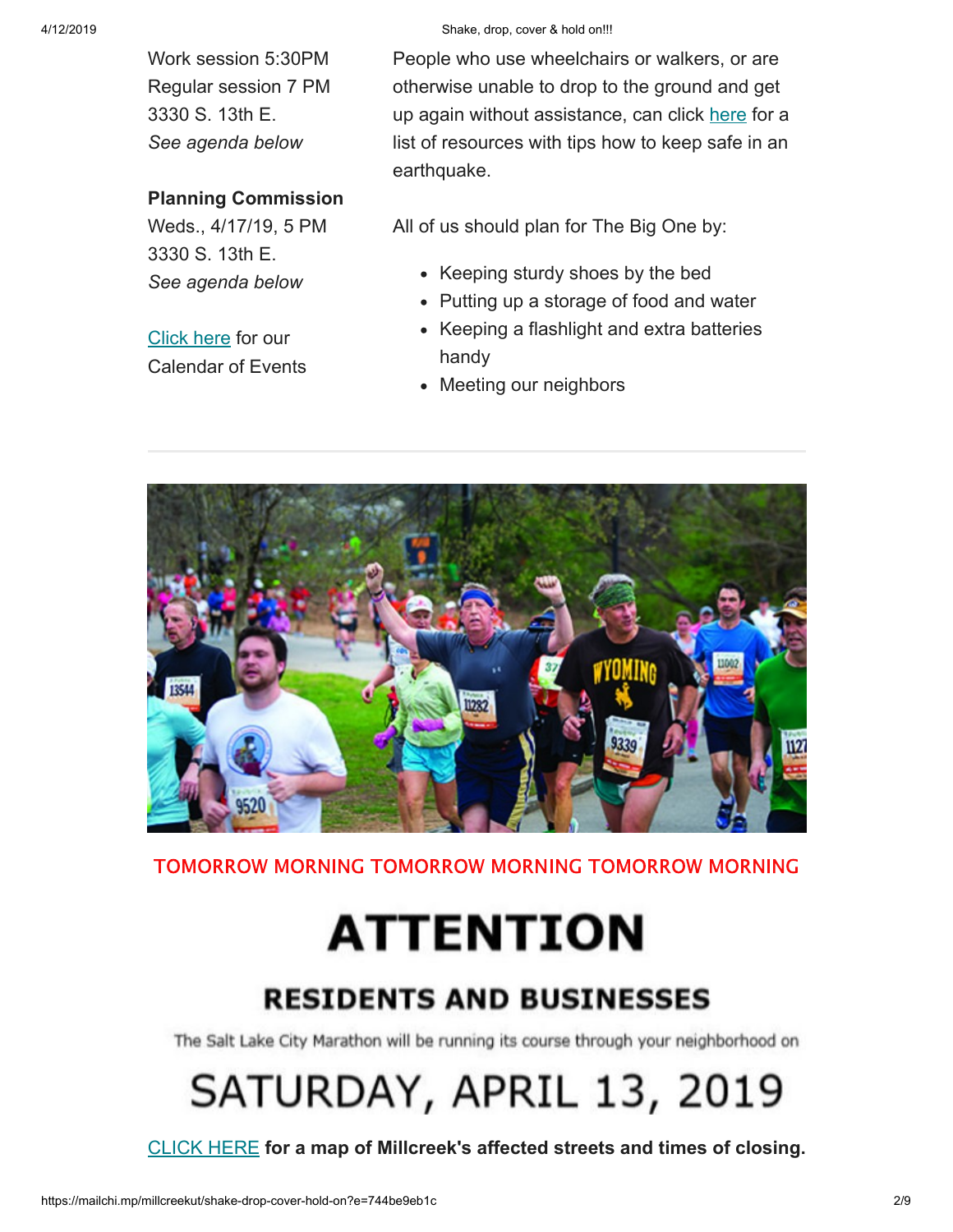

Wheelchair National Championships finalists Melissa Chandler (right) and Shelby Jensen are among Team USA's top contenders Photo by USA Fencing for women's saber positions at the 2020 Paralympic Games.

## MILLCREEK RESIDENT TO APPEAR IN USA FENCING NATIONAL CHAMPIONSHIPS



MILLCREEK. This weekend, Millcreek resident and Paralympian Shelby Jensen will compete in a USA Fencing national championship competion. The youngest member of the USA Para-fencing Team, Shelby is has medaled both nationally and internationally. She is currently training for and is a top contender for a women's saber position at the 2020 Tokyo Paralympics.

More than 1,500 parafencers and fencers will compete at this weekend's Division I / Wheelchair National Championships and April North American Cup. The event takes place at the Salt Palace Convention Center on April 12-15th. [Click here](https://www.usafencing.org/2019-championships-nac) for more information and to purchase tickets.

### **MILLCREEK'S CITY**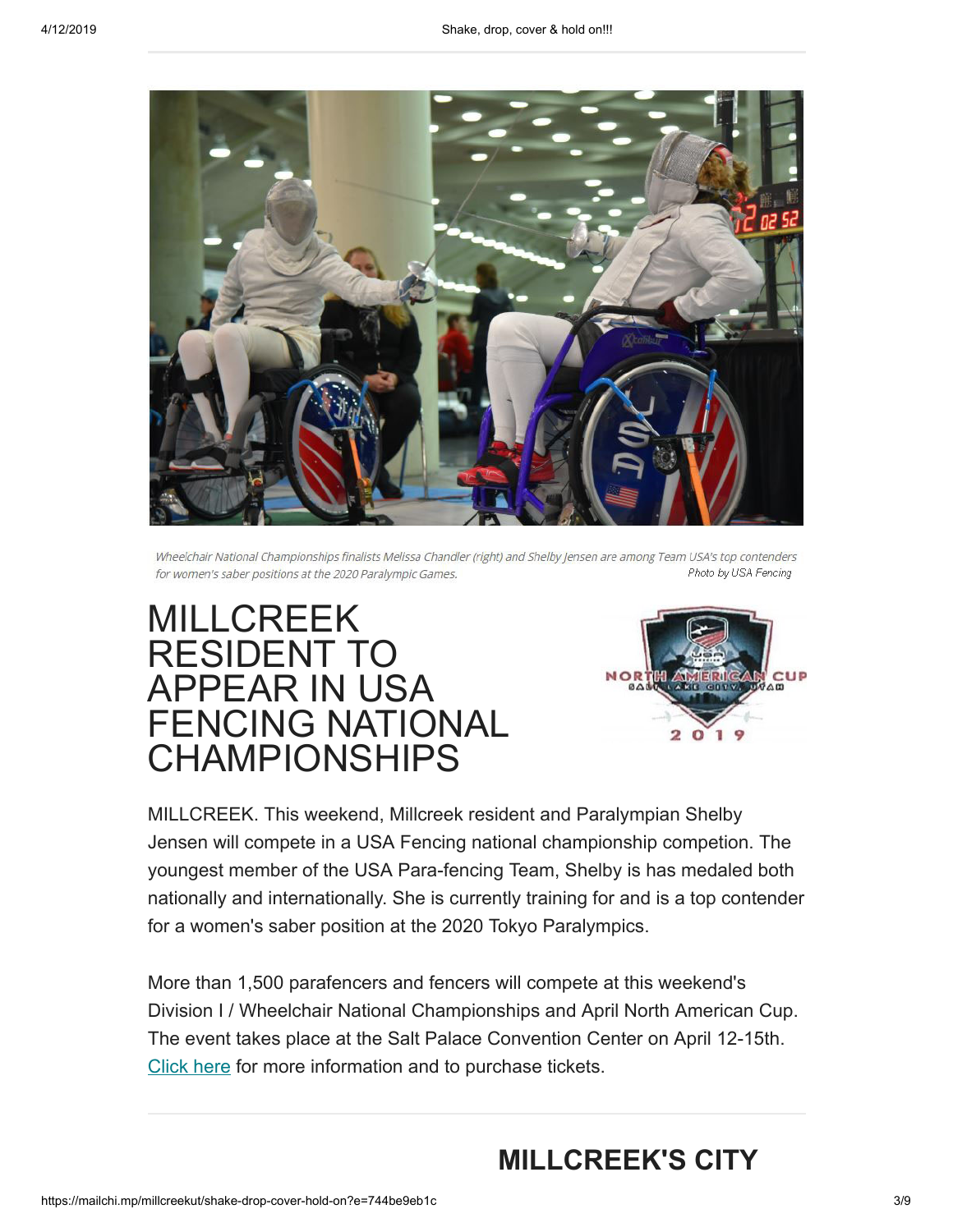4/12/2019 Shake, drop, cover & hold on!!!



### **CENTER MASTER PLAN STILL OPEN FOR COMMENT**

MILLCREEK. The City is collecting public comments on the draft City Center Master Plan. [Click here](https://millcreek.us/DocumentCenter/View/577/Millcreek-City-Center-Master-Plan-PDF) to review it. There will be a series of public meetings in May and June, which we will notice up here in this newsletter and on the [city website](https://millcreek.us/).

Come to the meetings and tell us your views, or send your comments to our Community Development Director Francis Lilly at [flilly@millcreek.us](mailto:flilly@millcreek.us?subject=Millcreek%20City%20Center%20Master%20Plan%20comment)



*For Children ages 0 through 9 Areas grouped by age: [0-2], [3-4], [5-6], [7-8] & 9*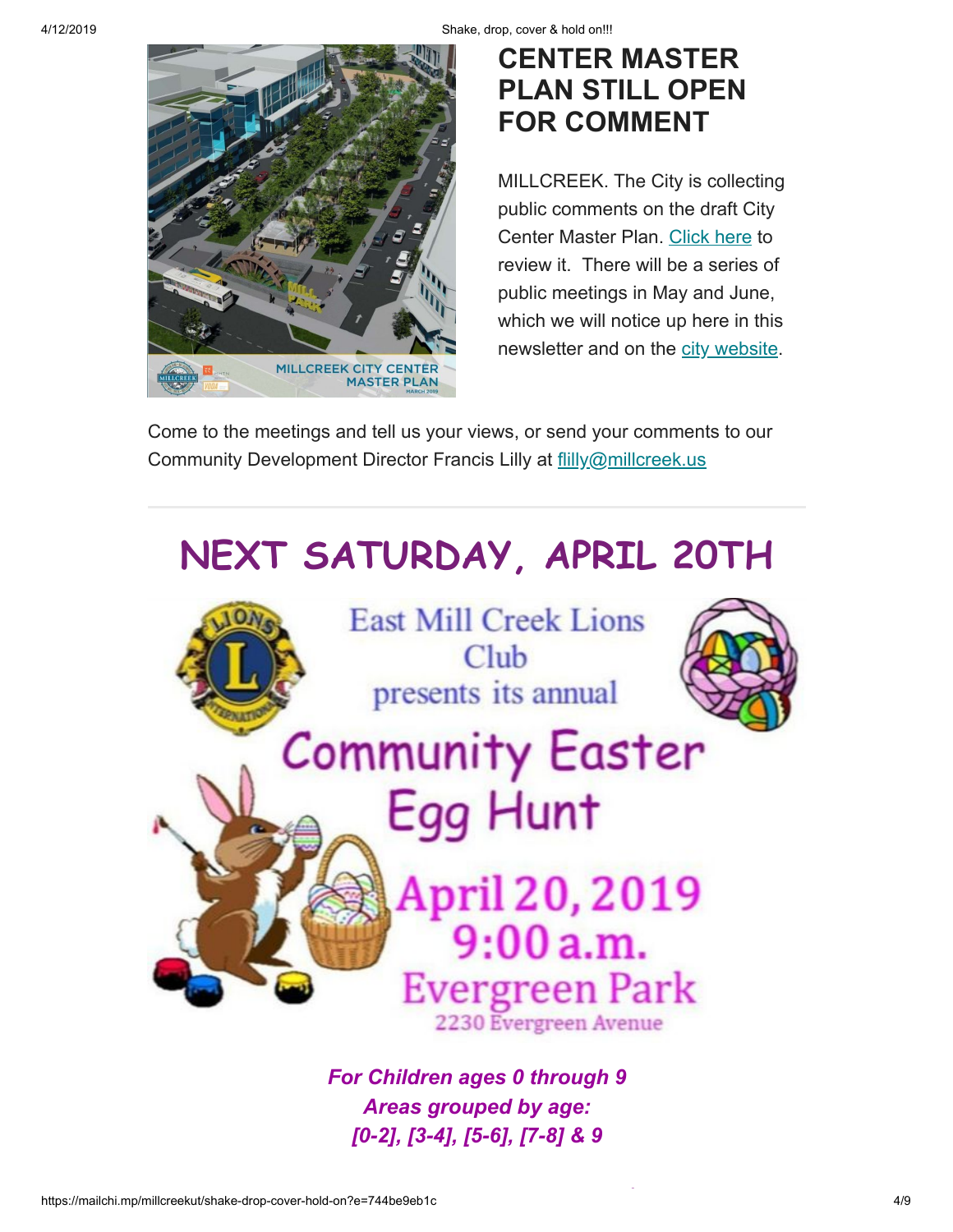4/12/2019 Shake, drop, cover & hold on!!!

## **DON'T MISS IT!**

For more information or to volunteer, email [volunteer@emclions.org](mailto:volunteer@emclions.org?subject=Easter%20Egg%20Hunt)



### **Volunteers Needed to Proctor AP Tests**

MILLCREEK. The Skyline High Counseling Center needs volunteers to help with the annual AP exams. Volunteer proctors (ages 18+) are needed from May 6-24, 2019. Please note that you cannot serve as a proctor for a test if an immediate family member or member of your household is taking that test. But you can help with other tests.

Please pass this message along to grandparents, retired neighbors or friends. Skyline will be giving 1,600 AP tests during the month of May (in addition to all the IB tests that will be given) and the volunteer need is great! [Click here](https://www.signupgenius.com/go/30e044aaba92ea2ff2-2019) to see all AP Proctor rules and to sign up.

## SAVE THESE DATES (More info later)

- April 22, 2019 **[Earth Day](https://www.earthday.org/)**
- April 27, 2019, 4-8 PM [Boy Scouts Troop 410 Annual BBQ Fundraiser](https://gallery.mailchimp.com/41cb21e12764b9940f492b953/images/7e548675-402c-4184-a7d1-660a8d78616c.jpeg)
- May 6, 2019, 6 PM [Skyline Parent Resource Night](https://gallery.mailchimp.com/41cb21e12764b9940f492b953/images/3cd4bab9-a073-432e-89db-960dd212e363.jpg)
- May 9, 2019, 7 PM [Everest X2 with Jeff Rhoads](https://gallery.mailchimp.com/41cb21e12764b9940f492b953/images/7de2c8c8-ad54-4ac9-b8ed-29958d94a6a1.jpg)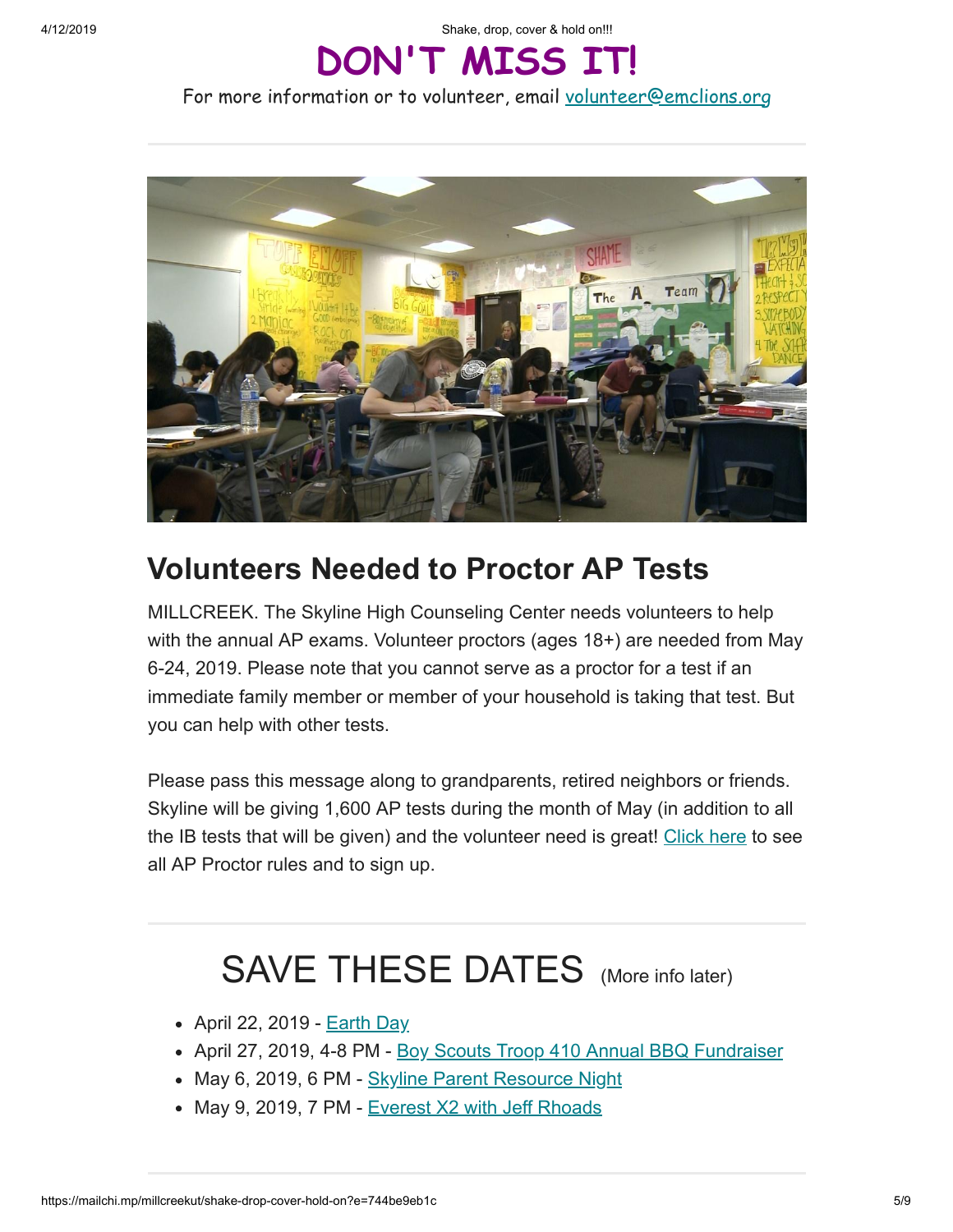## **Meetings with the Mayor**

Fridays from **2-4pm** have been set aside for citizens to meet with Mayor Silvestrini. Please call 801-214-2700 to schedule a time.



**VISIT us at** [https://millcreek.us](https://millcreek.us/) [Click here to subscribe](http://millcreekut.us1.list-manage.com/subscribe?u=41cb21e12764b9940f492b953&id=ce902d47c8) **to this weekly newsletter**

### **Millcreek City Council Work Meeting Agenda Monday, April 15, 2019**

PUBLIC NOTICE is hereby given that the City Council of MILLCREEK will assemble in a public WORK meeting on Monday, **15 April 2019** at City Hall, 3330 S. 1300 E., Millcreek, Utah 84106, commencing at **5:30 p.m**.

[Click here](https://millcreek.us/AgendaCenter/ViewFile/Agenda/_04152019-226?html=true) to access the packet of materials that the City Council will review.

#### **5:30 p.m. - WORK MEETING:**

### 1. **Discussion Items**

 1.1 Review FY 2018-19 Tentative Community Reinvestment Agency Fund Revenue & Expense Budget; Laurie Johnson, HR-Finance Director

 1.2 Review FY 2019-20 Tentative Community Reinvestment Agency Fund Revenue & Expense Budget; Laurie Johnson, HR-Finance Director

 1.3 Review FY 2019-20 Capital Improvement Project Fund Revenue & Expense Budget; Laurie Johnson, HR-Finance Director

- 1.4 Review FY 2019-20 Municipal Fee Schedule; Laurie Johnson, HR-Finance Director
- 1.5 Strategic Planning; Laurie Johnson, HR-Finance Director
- 1.6 Briefing on City Hall; John Geilmann, City Manager
- 1.7 Mayor and Council's Discretion on Discussion Topic
- 1.8 Discussion of correspondence and/or future agenda items

**2. Closed Session (If Needed)** *The Council may convene in a closed session to discuss items as provided by Utah Code Ann. §52-4-205.*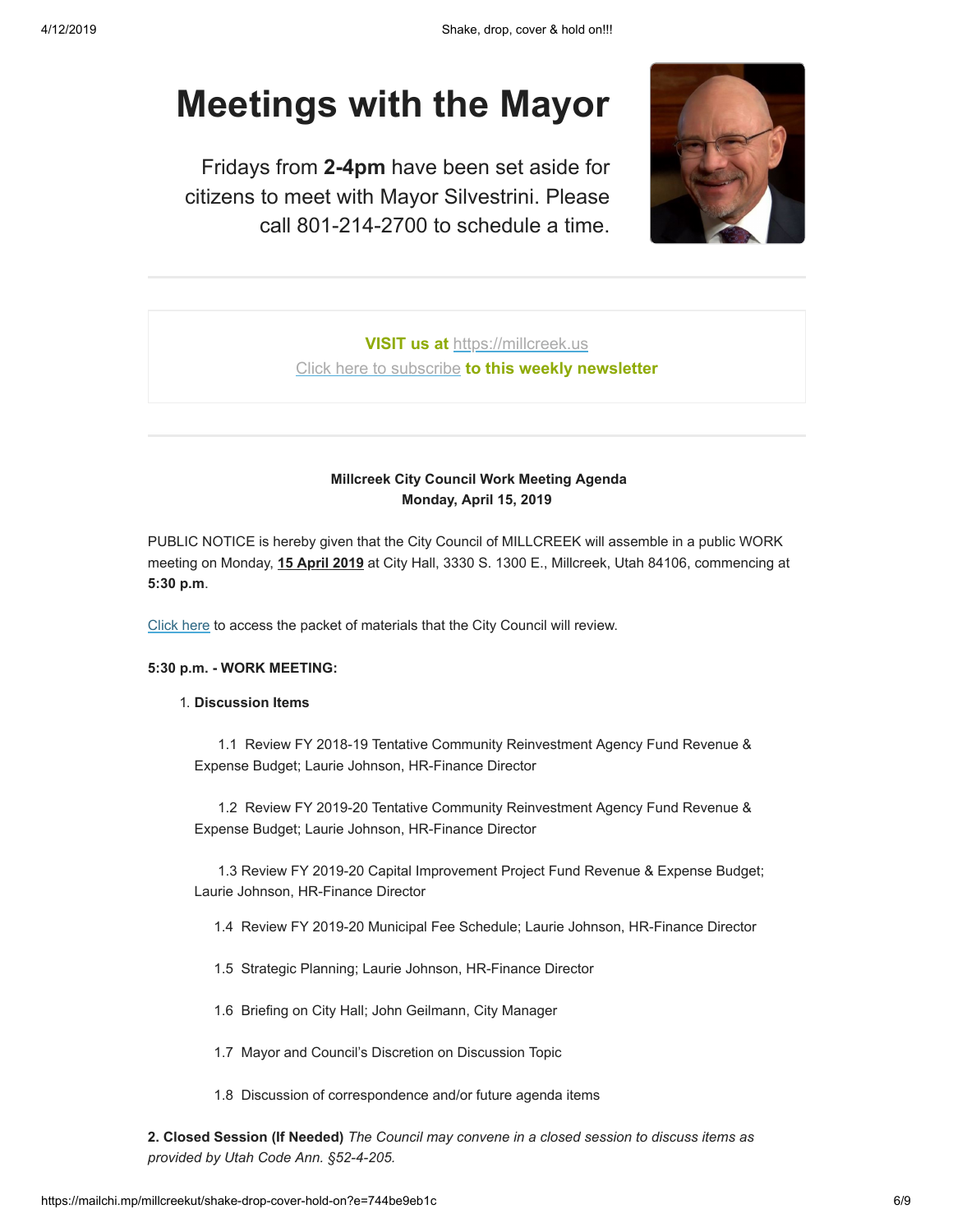#### **3. Adjournment**

In accordance with the Americans with Disabilities Act, Millcreek will make reasonable accommodation for participation in the meeting. Individuals may request assistance by contacting the Recorder's Office, 801- 214-2601, at least 48 hours in advance of the meeting.

THE UNDERSIGNED DULY APPOINTED CITY RECORDER FOR THE MUNICIPALITY OF MILLCREEK HEREBY CERTIFIES THAT A COPY OF THE FOREGOING NOTICE WAS EMAILED OR POSTED TO: *City offices; Those listed on the agenda; City website [https://millcreek.us](https://millcreek.us/); Utah Public Notice Website [http://pmn.utah.gov.](http://pmn.utah.gov/)*

DATE: April 10, 2019 CITY RECORDER: Elyse Greiner

\*Agenda items may be moved in order, sequence, and time to meet the needs of the Council\*

### **Millcreek Planning Commission Agenda Wednesday, April 17, 2019**

PUBLIC NOTICE is hereby given that the Planning Commission of MILLCREEK will assemble in a REGULAR public meeting on Wednesday, **17 April 2019** at City Hall, 3330 S. 1300 E., Millcreek, Utah 84106, commencing at **5:00 p.m.**

[Click here](https://millcreek.us/AgendaCenter/ViewFile/Agenda/_04172019-227?html=true) to access the packet of materials the Planning Commission will review.

#### **5:00 p.m. – Regular Meeting**

#### **1. Public Hearings**

 1.1 Consideration of **ZM-19-005**, Rezone from M and C-3 to MD, Subject to a Development Agreement for a Mixed Use Multifamily Project **Location:** 3975-3999 S. Main St. **Applicant:** JF Glenwood, LLC **Planner:** Blaine Gehring

 1.2 Consideration of **ZM-19-006**, Rezone from R-2-8 to RM, Subject to a Development Agreement for a Townhome PUD **Location**: 950 E. Grape Ivy Way **Applicant:** Hamlet Development **Planner:** Erin O'Kelley

 1.3 Consideration of **ZM-19-003**, Rezone from R-2-10 to R-1-3, Subject to a Development Agreement for a Duplex Development **Location:** 3999 S. 500 E. **Applicant:** Byron Goates **Planner:** Erin O'Kelley

 1.4 Consideration of **CU-19-003**, Conditional Use Permit for 2 Duplexes **Location:** 4137 S. 900 E. **Applicant:** Kasey Kershaw **Planner:** Blaine Gehring

 1.5 Consideration of **ZM-19-007**, Rezone from R-1-8 to R-1-6, Subject to a Development Agreement to Facilitate a Flag Lot Subdivision **Location:** 3125 S. 2300 E. **Applicant:** Blake Hansen **Planner:** Erin O'Kelley

 1.6 Consideration of **ZM-19-008**, Rezone from R-1-8 to C-2, Subject to a Zone Condition Limiting Uses to Public Uses to Facilitate the Reconstruction of a Fire Station **Location:** 3608 S. Jupiter Dr.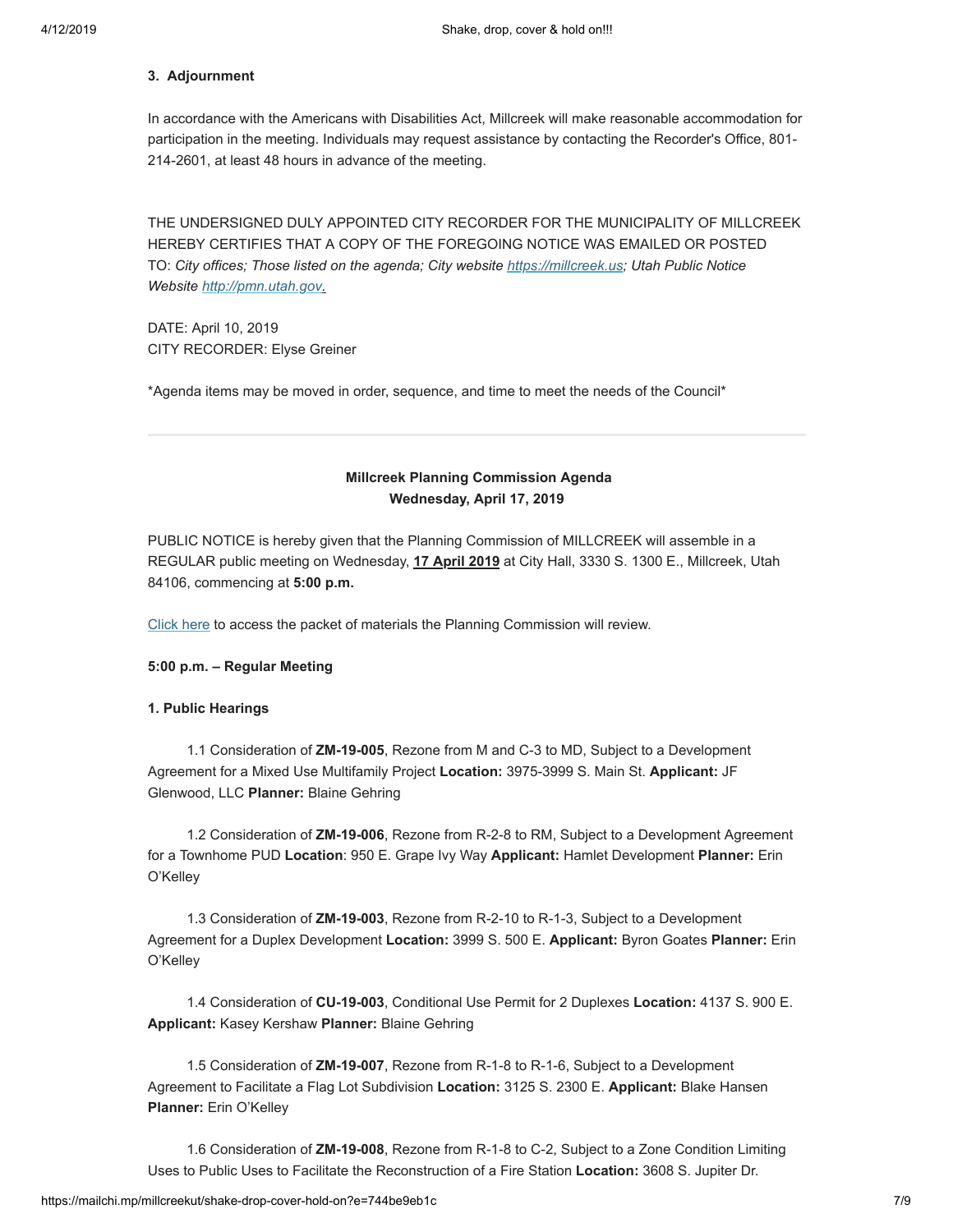**Planner:** Francis Lilly

 1.7 Consideration of **SD-19-004**, Subdivision Plat Amendment for Lots 1 and 2 of the Webb Creekside Subdivision **Location:** 2380 E. Evergreen Ave. **Applicants:** David and Melodie Webb **Planner:** Robert May

 1.8 Consideration of **ZT-19-001**, Amendment to Title 19 of the Millcreek Code Updating Requirements for Billboards **Planner:** Francis Lilly

### **2. Business Meeting**

2.1 Approval of March 20, 2019 Meeting Minutes

2.2 Updates from the Community Development Director

### **3. New Items for Subsequent Consideration**

### **4. Calendar of Upcoming Meetings**

- City Council Mtg., 4/22/19, 5:00 p.m. at City Hall
- Canyon Rim Citizens Association Mtg., 5/1/19, 7:00 p.m. at 2375 E. 3300 S.
- East Mill Creek Community Council Mtg., 5/2/19, 6:30 p.m. at 2266 E. Evergreen Ave.
- Mt. Olympus Community Council Mtg., 5/7/19, 6:00 p.m. at 3450 E. Oakview Dr.
- Millcreek Community Council Mtg., 5/7/19, 6:30 p.m. at City Hall
- City Council Mtg., 5/13/19, 5:00 p.m. at City Hall
- Planning Commission Mtg., 5/15/19, 5:00 p.m. at City Hall

### **5. Adjournment**

*In accordance with the Americans with Disabilities Act, Millcreek will make reasonable accommodation for participation in the meeting. Individuals may request assistance by contacting the Recorder's Office, 801- 214-2601, at least 48 hours in advance of the meeting.*

*The Planning Commission public meeting is a public forum where the Planning Commission receives comment from applicants, the public, applicable agencies and staff regarding land use applications and other items on the Commission's agenda. In addition, it is where the Planning Commission takes action on these items. Actions may include: approval, approval with conditions, denial of legislative items, continuance, or recommendation to other bodies as applicable.*

*THE UNDERSIGNED DULY APPOINTED CITY RECORDER FOR THE MUNICIPALITY OF MILLCREEK HEREBY CERTIFIES THAT A COPY OF THE FOREGOING NOTICE WAS EMAILED OR POSTED TO: City offices; Those listed on the agenda; City website [https://millcreek.us](https://millcreek.us/); Utah Public Notice Website [http://pmn.utah.gov.](http://pmn.utah.gov/)*

*DATE: April 10, 2019 CITY RECORDER: Elyse Greiner*

\*Agenda items may be moved in order, sequence, and time to meet the needs of the Commission\*

*Copyright © 2019 Millcreek, All rights reserved.*

Want to change how you receive these emails?